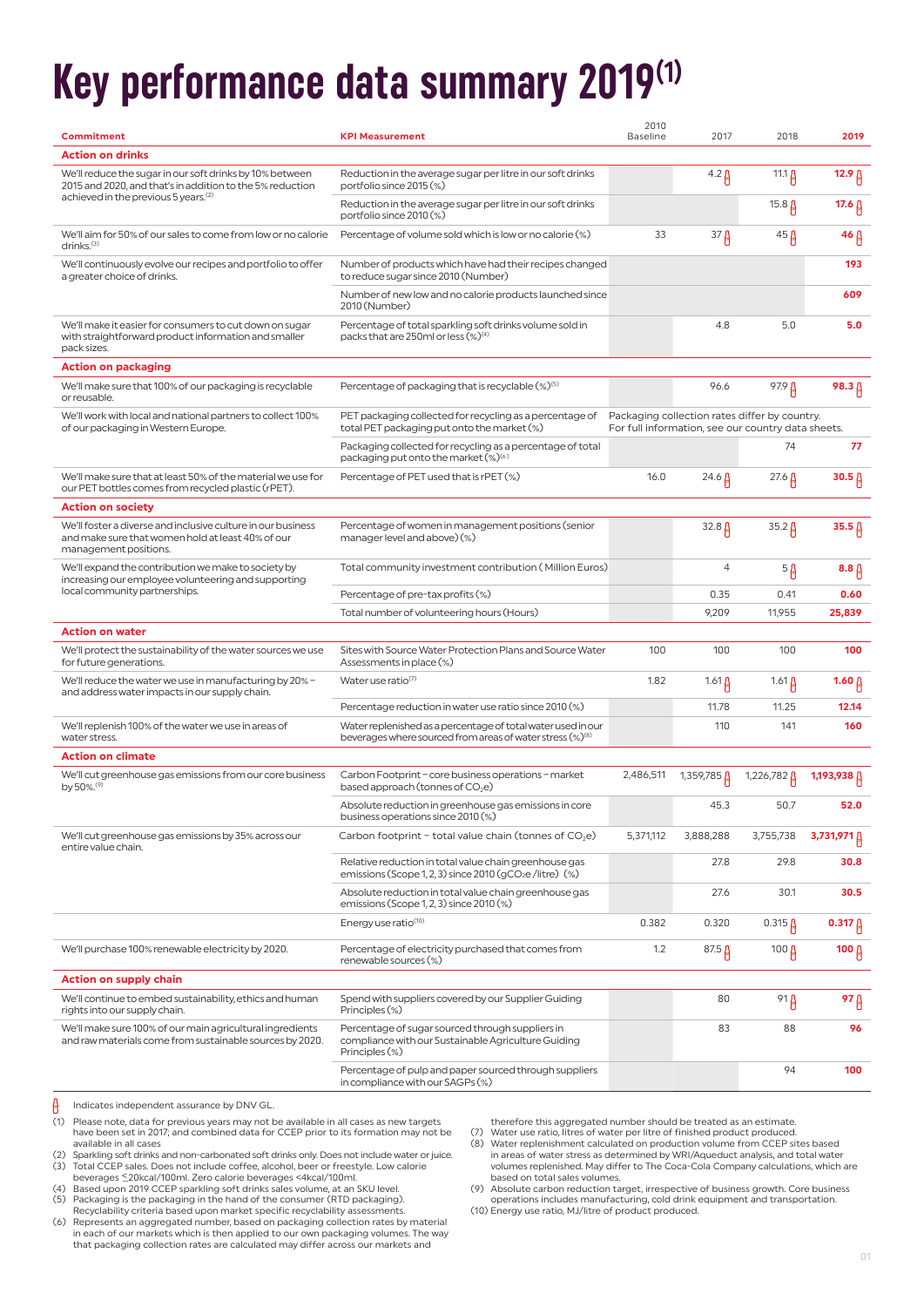# **Action on packaging**

### **Materials**

#### **Packaging footprint (GRI 301-1 / GRI 301-2)**

|                                                    | 2017          |                          | 2018          |                          | 2019                 |                                 |  |
|----------------------------------------------------|---------------|--------------------------|---------------|--------------------------|----------------------|---------------------------------|--|
| <b>Total weight of material used</b>               | Metric Tonnes | Packaging<br>footprint % | Metric Tonnes | Packaging<br>footprint % | <b>Metric Tonnes</b> | <b>Packaging</b><br>footprint % |  |
| <b>Primary pacakging</b>                           |               |                          |               |                          |                      |                                 |  |
| PET (Virgin)                                       | 158,629       | 23.9                     | 154.972       | 23.4                     | 153,901              | 22.7                            |  |
| PET (rPET)                                         | 55,294        | 8.3                      | 61.581        | 9.3                      | 66.219               | 9.8                             |  |
| PET (Plant PET)                                    | 10,999        | 1.7                      | 6,652         | 1.0                      | 3,146                | 0.6                             |  |
| Glass                                              | 138,731       | 20.9                     | 142,727       | 21.5                     | 147,870              | 21.8                            |  |
| Steel                                              | 75,344        | 11.3                     | 71,295        | 10.8                     | 73,351               | 10.8                            |  |
| Aluminium                                          | 87,831        | 13.2                     | 91,944        | 13.9                     | 96,208               | 14.2                            |  |
| Carton                                             | 936           | 0.1                      | 741           | 0.1                      | 571                  | 0.1                             |  |
| Pouches                                            | 3,542         | 0.5                      | 3,222         | 0.5                      | 3,042                | 0.5                             |  |
| <b>LDPE</b>                                        | 761           | 0.1                      | 587           | 0.1                      | 557                  | 0.1                             |  |
| <b>HDPE</b>                                        | 12,534        | 1.9                      | 11,436        | 1.7                      | 11,101               | 1.6                             |  |
| PP                                                 | 612           | 0.1                      | 579           | 0.1                      | 566                  | 0.1                             |  |
| Other (primary)                                    | 22,673        | 3.4                      | 18,978        | 2.8                      | 19,009               | 2.8                             |  |
| Secondary packaging                                |               |                          |               |                          |                      |                                 |  |
| Plastic                                            | 35.694        | 5.4                      | 36.227        | 5.5                      | 38.159               | 5.6                             |  |
| Cardboard                                          | 56,542        | 8.5                      | 57,210        | 8.6                      | 58,444               | 8.6                             |  |
| Tertiary packaging (LDPE)                          | 4.794         | 0.7                      | 4,782         | 0.7                      | 4,688                | 0.7                             |  |
| <b>Total packaging weight</b>                      | 664,916       |                          | 662,933       |                          | 676,832              |                                 |  |
| Total non-recycled content packaging weight        | 465,590       | 70.0                     | 452,772       | 68.3                     | 466,250              | 68.9                            |  |
| Total recycled content packaging material weight   | 199,326       | 30.0                     | 210,162       | 31.7                     | 210,581              | 31.1                            |  |
| PET that is rPET (%)                               |               | $24.6 \beta$             |               | $27.6 \beta$             |                      | 30.5 <sub>0</sub>               |  |
| PET that is Plant PET (%)                          |               | 4.9                      |               | 3.0                      |                      | 1.4                             |  |
| Recycled aluminium, steel and glass content (%)(1) |               | 34.6                     |               | 35.3                     |                      | 32.8                            |  |
| Packaging use ratio <sup>(2)</sup>                 |               | 46.85                    |               | 47.03                    |                      | 47.59                           |  |

|                                                                   | 2018               |      | 2019               |      |
|-------------------------------------------------------------------|--------------------|------|--------------------|------|
| Number of packages introduced into the marketplace <sup>(3)</sup> | Number             | $\%$ | <b>Number</b>      | %    |
| PET                                                               | 7.50 <sub>bn</sub> | 29.7 | 7.48 <sub>bn</sub> | 29.0 |
| Refillable PET                                                    | 1.20 <sub>bn</sub> | 4.8  | 1.11 <sub>bn</sub> | 4.3  |
| Glass                                                             | 600m               | 2.4  | 610 <sub>m</sub>   | 2.3  |
| Refillable glass                                                  | 2.85bn             | 11.3 | 2.94bn             | 11.4 |
| Aluminium can                                                     | 6.80 <sub>bn</sub> | 27.0 | 7.10 <sub>bn</sub> | 27.6 |
| Steel                                                             | 3.10 <sub>bn</sub> | 12.3 | 3.10 <sub>bn</sub> | 12.2 |
| Pouch                                                             | 783m               | 3.1  | 739m               | 2.9  |
| Carton                                                            | 63m                | 0.2  | 49m                | 0.2  |
| Other                                                             | 137 <sub>m</sub>   | 0.5  | 124m               | 0.5  |
| Dispensed (Including Freestyle and fountain) <sup>(4)</sup>       | 2.20 <sub>bn</sub> | 8.7  | 2.40 <sub>bn</sub> | 9.6  |
| Aluminium bottle                                                  | 1.6m               | 0    | O                  | 0    |
| Total packing units introduced <sup>(5)</sup>                     | 23.04bn            | 100  | 23.25bn            | 100  |
| Total refillable bottles (PET and glass)                          | 4.05bn             | 16.1 | 4.05bn             | 15.7 |
| Percentage of PET packaging that is refillable PET                |                    | 13.8 |                    | 12.9 |
| Percentage of glass packaging that is refillable glass            |                    | 82.6 |                    | 82.8 |

(1) Based upon supplier-provided data.<br>(2) We have updated our methodology for calculating the packaging use ratio to include trippage rates for refillable packaging (PET and glass).<br>(3) Our packaging footprint includes th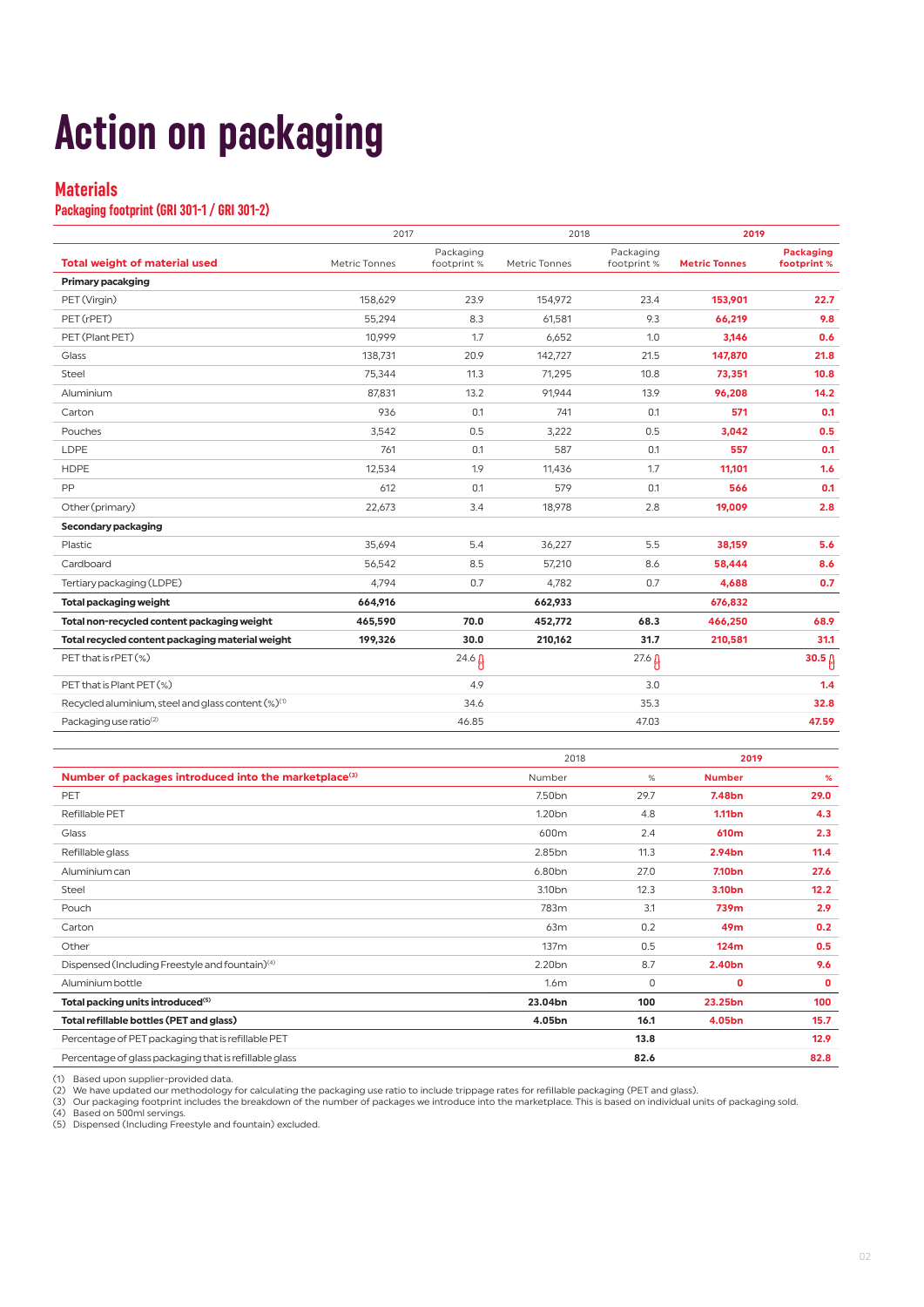## Action on packaging continued

#### **Manufacturing waste (GRI 306-2)**

|                                                                 |               | 2017                |               | 2018                |                      | 2019                       |  |
|-----------------------------------------------------------------|---------------|---------------------|---------------|---------------------|----------------------|----------------------------|--|
| Waste by disposal type                                          | Metric Tonnes | % of Total<br>Waste | Metric Tonnes | % of Total<br>Waste | <b>Metric Tonnes</b> | % of Total<br><b>Waste</b> |  |
| Recycled                                                        | 92.969.60     | 92.34               | 102.148.04    | 90.89               | 109.252.92           | 91.98                      |  |
| Composting                                                      | 1.657.57      | 1.65                | 2.728.71      | 2.43                | 3.454.49             | 2.91                       |  |
| Waste to energy recovery                                        | 4.497.32      | 4.47                | 6.502.04      | 5.79                | 5.111.40             | 4.30                       |  |
| Incineration                                                    | 132.06        | 0.13                | 194.35        | 0.17                | 366.71               | 0.31                       |  |
| Landfill                                                        | 1,424.39      | 1.41                | 813.53        | 0.72                | 591.76               | 0.50                       |  |
| <b>Total waste produced at CCEP</b><br>manufacturing operations | 100.680.93    |                     | 112,386.67    |                     | 118,777.27           |                            |  |

#### **Hazardous/non-hazardous waste (GRI 306-2)(6)**

|                     |               | 2017                |               | 2018                |                      | 2019                       |
|---------------------|---------------|---------------------|---------------|---------------------|----------------------|----------------------------|
| <b>Waste type</b>   | Metric Tonnes | % of Total<br>Waste | Metric Tonnes | % of Total<br>Waste | <b>Metric Tonnes</b> | % of Total<br><b>Waste</b> |
| Hazardous waste     | 437.4         | 0.4                 | 530.9         | 0.5                 | 1.010.4              | 0.9                        |
| Non-hazardous waste | 100,243.5     | 99.6                | 111.855.7     | 99.5                | 117.766.9            | 99.1                       |

(6) Please note that previous years data has been restated due to more accurate data becoming available.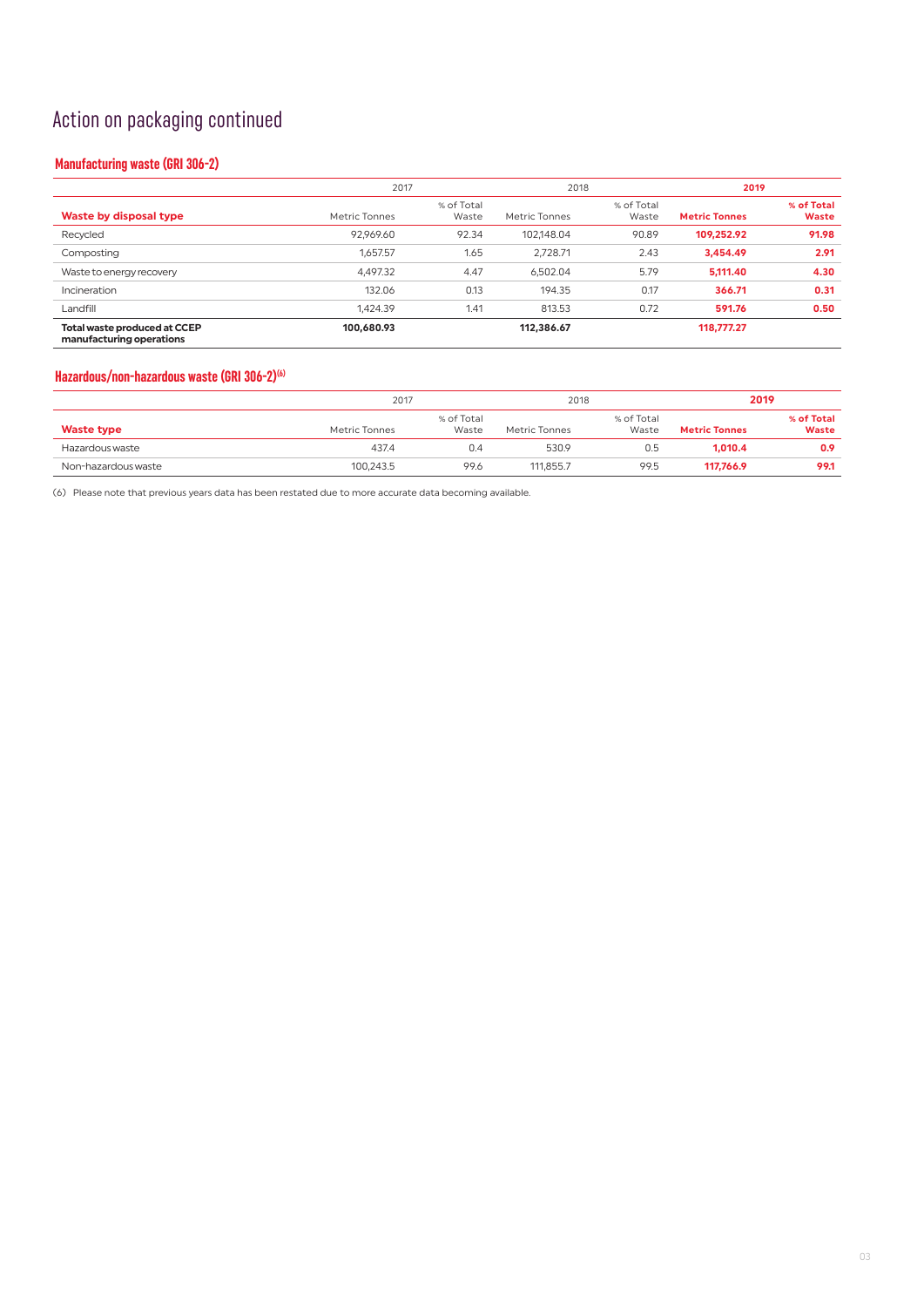# **Action on climate**

## **GHG Emissions(1), (2)**

#### Greenhouse gases – 2019 (tonnes CO<sub>2</sub>e) (GRI 305-1 / GRI 305-2 / GRI 305-3)

| <b>Scope</b>                                                                                                                                                                                         | Carbon<br>dioxide<br>(CO2) | <b>Nitrous</b><br>oxide<br>(N2O) | Methane<br>(CH4) | Hydrofluoro<br>carbons | Percentage of<br>footprint | Total<br><b>(tonnes</b><br>CO <sub>2</sub> e |
|------------------------------------------------------------------------------------------------------------------------------------------------------------------------------------------------------|----------------------------|----------------------------------|------------------|------------------------|----------------------------|----------------------------------------------|
| 1. Direct emissions (e.g. fuel used in manufacturing, own<br>vehicle fleet, as well as process and fugitive emissions)                                                                               | 232.715                    | 847                              | 323              | 4.161                  | 19.9                       | 238,046 A                                    |
| 2a. Indirect emissions - market based approach <sup>(3)</sup><br>(e.g. electricity)                                                                                                                  | 6.522                      | 15                               | 36               |                        | 0.6                        | $6,573$ $\uparrow$                           |
| 2b. Indirect emissions location based approach <sup>(3)</sup><br>(e.g. electricity)                                                                                                                  | 168.656                    | 396                              | 919              | $\Omega$               | 14.2                       |                                              |
| Third party emissions included in our core business<br>3.<br>operations, including those related to our cold drink<br>equipment, third party transportation and distribution,<br>and business travel | 943.913                    | 4.720                            | 685              | $\Omega$               | 79.5                       | 949,319 A                                    |
| Total Scope 1, 2 <sup>(4)</sup> and 3 (Core Business Operations)                                                                                                                                     | 1,183,151                  | 5,582                            | 1.044            | 4.161                  |                            | 1,193,938 A                                  |

### Our operational carbon footprint (tonnes CO<sub>2</sub>e)<sup>(5), (6)</sup> (GRI 305-1 / GRI 305-2 / GRI 305-3)

| 2010      | 2017      | 2018               | 2019            |
|-----------|-----------|--------------------|-----------------|
| 1,515,051 | 779.860   | 647,600            | 609,273         |
| 566,747   | 257,127   | 242,562            | 248,926         |
| 268,460   | 232,284   | 245,493            | 246,956         |
| 121,960   | 79,726    | 79,149             | 76,046          |
| 14,292    | 10,788    | 11.978             | 12,737          |
| 2,486,511 |           | 1,226,782 <u>[</u> |                 |
|           |           |                    |                 |
| 1.060.710 | 995.568   | 967.114            | 944,775         |
| 1,823,891 | 1,532,934 | 1,561,842          | 1,593,258 ∐     |
|           |           | 3,517,726          | 3,487,352 $\mu$ |
| 5,371,112 | 3,888,288 | 3,755,738          | 3,731,971       |
|           |           |                    |                 |

#### **Total value chain carbon footprint**

| Percentage                      | 2010 | 2017 | 2018 | 2019 |
|---------------------------------|------|------|------|------|
| Cold drink equipment            | 28.2 | 20.1 | 17.2 | 16.3 |
| Operations and commercial sites | 10.6 | 6.6  | 6.5  | 6.7  |
| Distribution                    | 7.5  | 8.3  | 9.0  | 9.0  |
| Ingredients                     | 19.7 | 25.6 | 25.7 | 25.3 |
| Packaging                       | 34.0 | 39.4 | 41.6 | 42.7 |

#### **Our normalized carbon footprint (GRI 305-4)(6)**

| Metric tonnes CO <sub>s</sub> e by emission source                                                                                         | 2010  | 2017  | 2018  | 2019               |
|--------------------------------------------------------------------------------------------------------------------------------------------|-------|-------|-------|--------------------|
| GHG Scope 1& 2 emissions per litre of product produced<br>(g CO <sub>2</sub> e/litre) (market-based Scope 2 approach)                      | 44.70 | 1954  | 18.83 | 19.25              |
| GHG Scope 1 & 2 emissions per Euro of revenue (g CO2e/Euro)<br>(market-based Scope 2 approach)                                             |       | 22.46 | 20.73 | 20.36              |
| GHG Scope 1.2, and 3 (full value chain) emissions per litre of<br>product sold (g CO <sub>2</sub> e/litre) (market based Scope 2 approach) | 378.1 | 2729  | 265.4 | 261.5 <sub>0</sub> |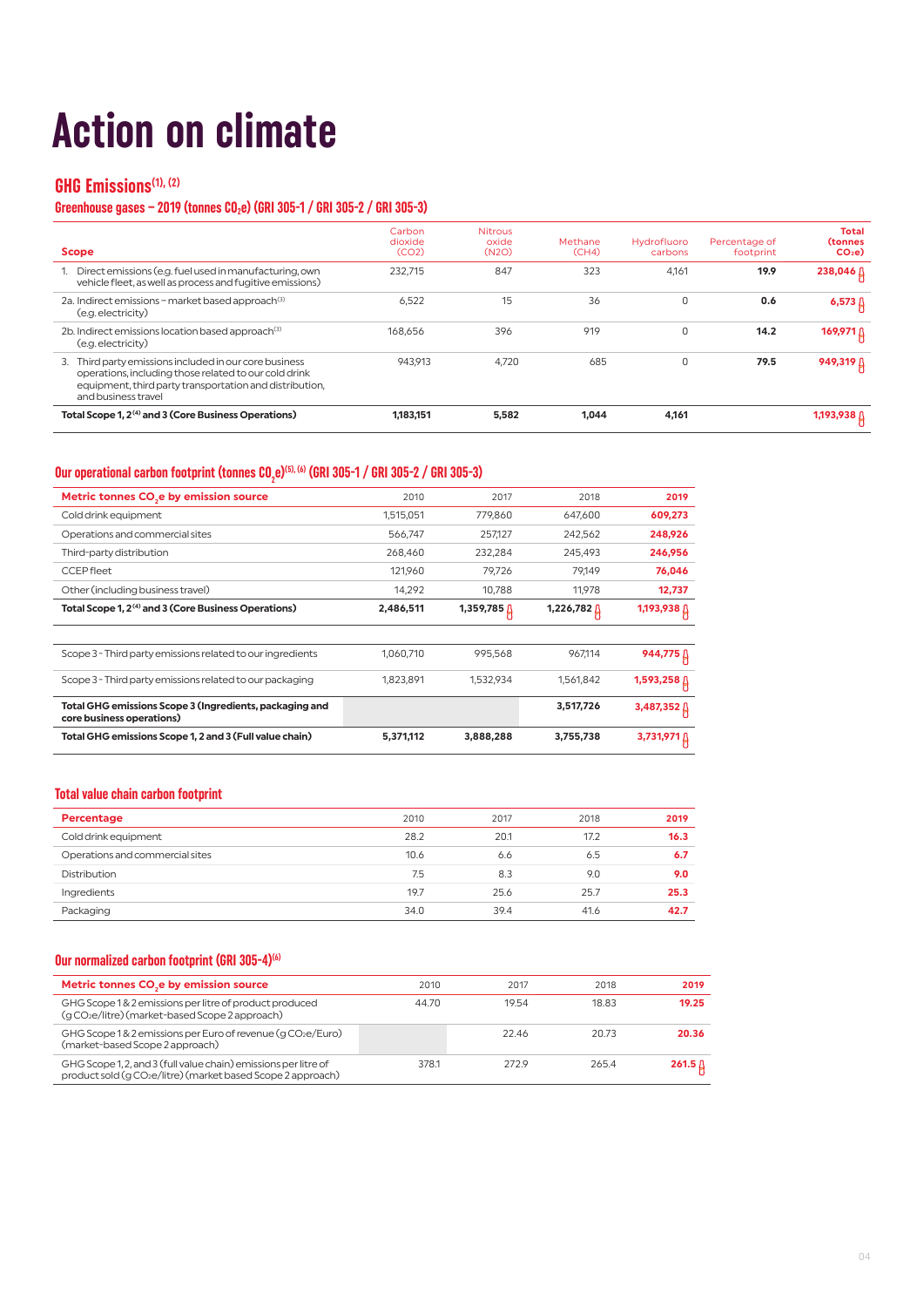## Action on climate continued

#### **GHG emission reductions (absolute and normalised)(GRI 305-5)(6)**

| Metric tonnes CO <sub>s</sub> e by emission source                                                                              | 2017         | 2018         | 2019              |
|---------------------------------------------------------------------------------------------------------------------------------|--------------|--------------|-------------------|
| Absolute reduction in greenhouse gas emissions in core<br>business operations since 2010 (%)                                    | $45.3 \,\mu$ | 50.6 $\beta$ | 52.0 <u>A</u>     |
| Relative reduction in total value chain greenhouse gas<br>emissions (Scope 1, 2, 3) since $2010$ (gCO <sub>2</sub> e/litre) (%) | $27.8 \,\mu$ | $29.8 \mu$   | 30.8 <sub>0</sub> |
| Absolute reduction in total value chain greenhouse gas<br>emissions (Scope 1, 2, 3) per litre sold since 2010 (%)               | $27.6 \,\mu$ | $30.1 \,\mu$ | 30.5 <sub>0</sub> |

### **Energy and renewable energy Energy use ratio (GRI 302-3)**

|                                           | 2010  | 2018 | :019 |
|-------------------------------------------|-------|------|------|
| Energy consumed (MJ) per litre of product | 1.382 |      |      |

#### **CCEP energy sources and use (GRI 302-1)(6)**

#### **Direct energy consumption by Primary Energy Source (Scope 1) (GRI 302-4 / GRI 302-5)(6)**

|                                 | 2017       |           | 2018       |           | 2019       |              |
|---------------------------------|------------|-----------|------------|-----------|------------|--------------|
| <b>Source</b>                   | <b>MWh</b> | GJ        | <b>MWh</b> | GJ        | <b>MWh</b> | <b>GJ</b>    |
| Diesel (CCEP fleet)             | 255,365    | 919,316   | 251,366    | 904,919   | 236,691    | 852,087      |
| Petrol (CCEP fleet)             | 4,220      | 15,192    | 7,239      | 26,059    | 13,948     | 50,214       |
| Natural gas                     | 432,822    | 1,558,158 | 432,387    | 1,556,593 | 457,796    | 1,648,064    |
| Propane and LPG                 | 55,284     | 199,021   | 56,186     | 202,271   | 52,802     | 190,085      |
| Light fuel oil/site diesel      | 35,289     | 127,041   | 29,998     | 107,994   | 28,976     | 104,313      |
| Other (jet-fuel and CNG)        | 2,138      | 7,698     | 0          | 0         | 1          | 4            |
| Geothermal                      | 10,387     | 37,393    | 10,542     | 37,950    | 9,624      | 34,646       |
| Electricity CHP                 | 8,268      | 29,765    | 6,358      | 22,890    | 6,577      | 23,678       |
| <b>Biodiesel</b>                | 4,116      | 14,818    | 1,285      | 4,626     | 303        | 1,091        |
| Electricity solar               | 437        | 1,574     | 449        | 1,618     | 427        | 1,537        |
| Ground source heat              | 107        | 384       | 107        | 384       | 107        | 384          |
| Electricity water turbine       | 210        | 755       | 197        | 708       | 170        | 612          |
| Heavy fuel oil                  | 0          | 0         | 0          | 0         | 0          | $\mathbf{0}$ |
| Total direct energy consumption | 808,643    | 2,911,114 | 796,115    | 2,866,012 | 807,421    | 2,906,716    |

#### **CCEP energy sources and use (GRI 302-1)**

#### **Direct energy consumption by Primary Energy Source (Scope 2) (GRI 302-1)<sup>(6)</sup>**

|                                    | 2017       |           |            | 2018      |            | 2019      |  |
|------------------------------------|------------|-----------|------------|-----------|------------|-----------|--|
| <b>Source</b>                      | <b>MWh</b> | GJ        | <b>MWh</b> | GJ        | <b>MWh</b> | GJ        |  |
| Electricity purchased and consumed | 637.012    | 2.293.243 | 633.615    | 2.281.012 | 624.391    | 2.247.808 |  |
| Heat and steam purchased and used  | 28.599     | 102.956   | 23.361     | 84.100    | 22,336     | 80,409    |  |
| Total direct energy consumption    | 665.611    | 2.396.199 | 656,976    | 2.365.112 | 646.727    | 2,328,217 |  |

#### **Renewable energy (GRI 302-1)(6)**

|                                                                                                | 2017             |             | 2018       |                      | 2019               |             |
|------------------------------------------------------------------------------------------------|------------------|-------------|------------|----------------------|--------------------|-------------|
| <b>Source</b>                                                                                  | <b>MWh</b>       | GJ          | <b>MWh</b> | G.                   | <b>MWh</b>         | GJ          |
| Renewable purchased electricity (Grid)                                                         | 544,812 $\Delta$ | 1,961,324 A | 619,784 A  | $2,231,222$ $\Delta$ | 610,560 $\,\Delta$ | 2,198,014 ∆ |
| Renewable Non-Grid/onsite electricity<br>(Solar PV and water turbine)                          | 4.366            | 15.718      | 5.278      | 19.003               | 5.288              | 19.038      |
| Renewable heat and steam (Biomass - district<br>heating, Geothermal & Ground source heat pump) | 39.092           | 140.733     | 34.009     | 122.434              | 32.066             | 115,439     |
| Total direct energy consumption                                                                | 588,271          | 2,117,775   | 659.072    | 2,372,659            | 647.914            | 2,332,491   |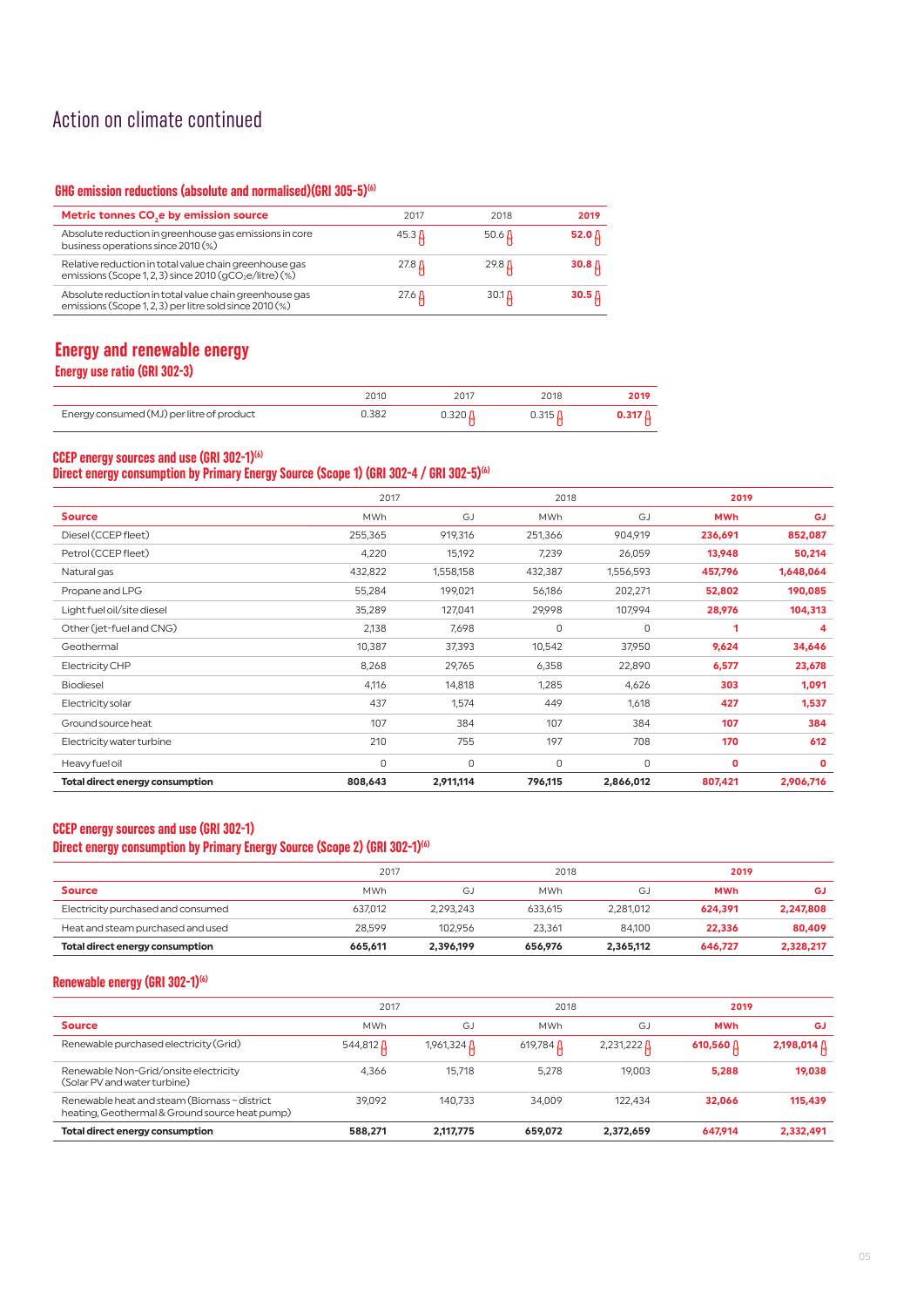## Action on climate continued

#### **Non-renewable energy (GRI 302-1)(6)**

|                                         | 2017       |           | 2018       |           | 2019       |           |
|-----------------------------------------|------------|-----------|------------|-----------|------------|-----------|
| <b>Source</b>                           | <b>MWh</b> | GJ        | <b>MWh</b> | GJ        | <b>MWh</b> | GJ        |
| Low carbon purchased electricity (Grid) | 20.679     | 74.444    | 0          |           | 0          | 0         |
| Fossil fuel electricity (Grid)          | 63.327     | 227.976   | 9.198      | 33.114    | 9.140      | 32,904    |
| Natural gas                             | 432,822    | 1.558.158 | 432.387    | 1,556,593 | 457,796    | 1,648,064 |
| Light fuel oil/ site diesel             | 35.289     | 127.041   | 29.998     | 107.994   | 28,976     | 104,313   |
| Propane and LPG                         | 55.284     | 199.021   | 56.186     | 202.271   | 52,802     | 190,085   |
| Total non-renewable energy              | 607,400    | 2.186.640 | 527,770    | 1,899,971 | 548,713    | 1,975,367 |

### **Cold drink equipment**

#### **Energy used in cold drink equipment (GRI 302-2)(6)**

|                                                               | 2017       |           | 2018       |           | 2019       |           |
|---------------------------------------------------------------|------------|-----------|------------|-----------|------------|-----------|
| <b>Source</b>                                                 | <b>MWh</b> | ر جا      | <b>MWh</b> | ίJ.       | <b>MWh</b> | GJ        |
| Energy used in customer locations for cold<br>drink equipment | 2.128.792  | 7.663.652 | 1.975.938  | 7.113.377 | 1.892.486  | 6.812.949 |

Note on sources of data and calculation methodologies under the WRI/WBCSD Greenhouse Gas (GHG) Protocol, we measure our emissions in three 'Scopes', except for CO2e emissions from biologically sequestered carbon, which is reported separately. Please note that prior years data may be restated due to more accurate data becoming available. Data<br>is consolidated from a number of sources ac operational carbon footprint, including natural gas and purchased electricity data, refrigerant gas losses, CO2 fugitive gas losses and transport fuel, water supply, wastewater and waste management.

We use emission factors relevant to the source data including UK Department for Business, Environment and Industrial Strategy (BEIS) 2019 and IEA 2017 emission factors. Scope 1<br>figures include: direct sources of emissions sources of emissions such as the purchased electricity we use at our sites. We report against this on both a location based and a market based approach. Scope 3 figures include the<br>emissions associated with the packaging w our cold drink and coffee equipment at our customers' premises, our employee business travel by rail and air, emissions related to the supply of water and treatment of wastewater, emissions from the treatment of waste, fuel used by our third party distributors, and other energy related emissions not already accounted for under Scope 1 and 2 (for example,<br>emissions from well to tank and transmission

(1) Under the WRI/WBCSD Greenhouse Gas (GHG) Protocol, we measure our emissions in three 'Scopes', except CO2e from biologically sequestered carbon, which is reported separately. In 2019, CCEP's biologically sequestered carbon was 9,931 tonnes.

(2) Please note we do not have PFCs or SF6 emissions. (3) Includes on- and off-site solar, geothermal, biomass, and combined heat and power (CHP) generation.

(4) Market based approach only. (5) Calculated using the Scope 2 market based approach.

(6) Please note that previous years data has been restated due to more accurate data becoming available.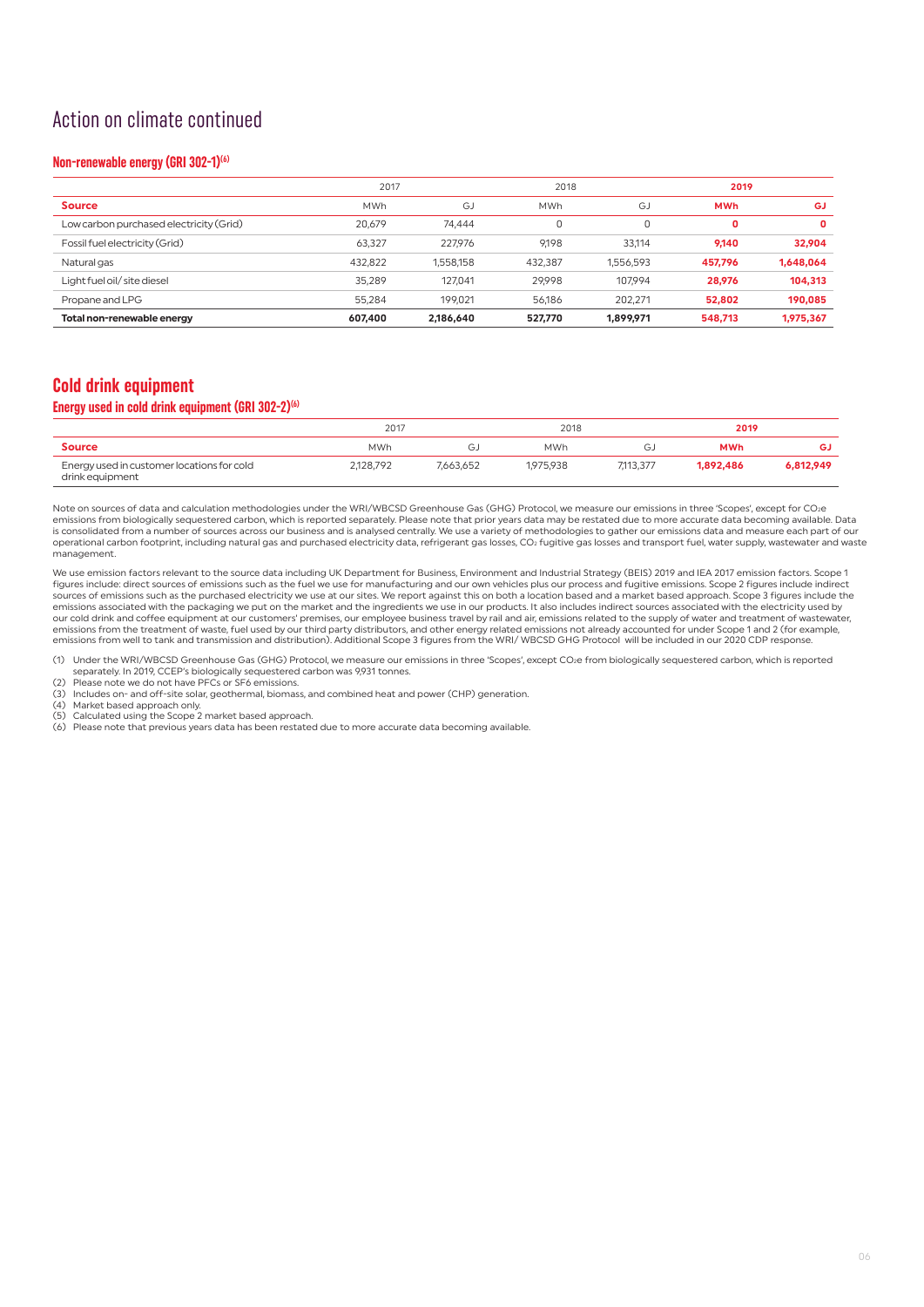# **Action on water**

### **Water stewardship**

#### **Total water withdrawal (GRI 303-1 / GRI 303-5)(1)**

|                                                                           | 2017                   |           | 2018                   |                    | 2019                          |                 |
|---------------------------------------------------------------------------|------------------------|-----------|------------------------|--------------------|-------------------------------|-----------------|
| By source                                                                 | Volume<br>$(1,000m^3)$ | %         | Volume<br>$(1,000m^3)$ | %                  | <b>Volume</b><br>$(1,000m^3)$ | %               |
| Municipal                                                                 | 15,071                 | 74.24     | 14.904                 | 73.04              | 14,966                        | 73.69           |
| Borehole                                                                  | 5,230                  | 25.76     | 5,501                  | 26.96              | 5,341                         | 26.30           |
| Rainwater                                                                 | 0.8                    | 0.00      | 0.4                    | 0.00               | 1.0                           | 0.01            |
| <b>Total water withdrawn</b>                                              | 20,302                 |           | 20,405                 |                    | 20,308                        |                 |
| Total water use ratio<br>(liters of water used/litre of finished product) |                        | 1.605 $D$ |                        | 1.598 <sub>0</sub> |                               | 1.614 $\Lambda$ |

#### **Total wastewater discharge (GRI 303-4 / GRI 306-1 / GRI 306-5)**

| <b>Total wastewater discharged</b>                             | 7,304,498              | 7,508,754              | 7,374,724                                           |
|----------------------------------------------------------------|------------------------|------------------------|-----------------------------------------------------|
| Surface water                                                  | 0                      | 0                      | 0                                                   |
| Treated onsite                                                 | 2.936.838              | 2.867.222              | 2.848.068                                           |
| Discharged for treatment by municipal water<br>treatment works | 4,367,661              | 4.641.532              | 4,526,656                                           |
| By volume                                                      | Volume<br>$(1.000m^3)$ | Volume<br>$(1.000m^3)$ | <b>Volume</b><br>(1.000 <sub>m</sub> <sup>3</sup> ) |
|                                                                | 2017                   | 2018                   | 2019                                                |
|                                                                |                        |                        |                                                     |

#### **Water in water-stressed areas (GRI 303-3)(1)**

|                                                            | 2017           |                                    | 2018           |                                    | 2019           |                                    |
|------------------------------------------------------------|----------------|------------------------------------|----------------|------------------------------------|----------------|------------------------------------|
|                                                            | Volume $(m^3)$ | % of total<br>production<br>volume | Volume $(m^3)$ | % of total<br>production<br>volume | Volume $(m^3)$ | % of total<br>production<br>volume |
| Total production volume in areas of water stress           | 6.402.987      | 50.6                               | 6.279.316      | 49.7                               | 6.353.890      | 50.01                              |
| Total water withdrawal from sites in areas of water stress | 10.469.558     | 51.6                               | 10.388.975     | 50.9                               | 10.407.941     | 51.3                               |

|                                          | 018 | 201' |
|------------------------------------------|-----|------|
| Number of sites in areas of water stress |     |      |

#### **Water replenishment (GRI 303-2)**

|                                                                                                               | 2017           | 2018           | 2019           |
|---------------------------------------------------------------------------------------------------------------|----------------|----------------|----------------|
| <b>Volume of water replenished</b>                                                                            | Volume $(m^3)$ | Volume $(m^3)$ | Volume $(m^3)$ |
| <b>Belgium</b>                                                                                                | 42.900         | 80.200         | 189,800        |
| France                                                                                                        | 3.645.000      | 3.971.000      | 4,372,000      |
| Germany                                                                                                       | 37.300         | 37,300         | 37,300         |
| Great Britain                                                                                                 | 880.300        | 1.467.700      | 1,812,500      |
| Spain                                                                                                         | 2.439.350      | 3.278.950      | 3,782,450      |
| <b>Total volume replenished</b>                                                                               | 7.044.750      | 8.835.150      | 10,194,050     |
| Replenishment as a percentage of the water we used in our<br>drinks, where sourced from areas of water stress | 110%           | 141%           | $160%^{(2)}$   |

(1) Please note that previous years data has been restated due to more accurate data becoming available.<br>(2) Water replenishment calculated on production volume from CCEP sites based in areas of water stress as determined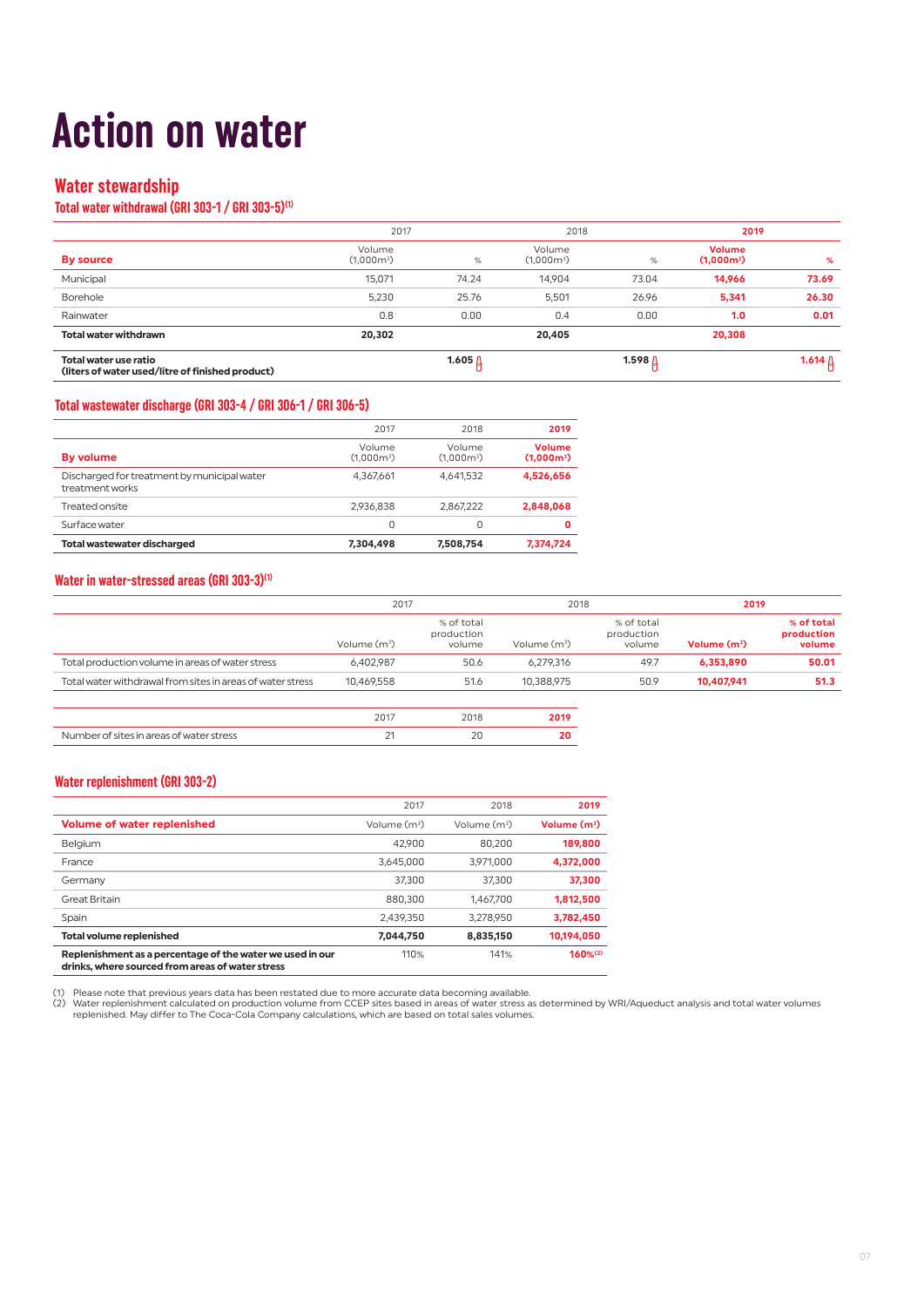# **Action on drinks**

### **Portfolio**

|                                                                                                                                             | 2017             | 2018              | 2019              |
|---------------------------------------------------------------------------------------------------------------------------------------------|------------------|-------------------|-------------------|
| Reduction in the average sugar per litre in our soft drinks portfolio since 2015 (%) <sup>(1)</sup>                                         | $4.2 \beta$      | 11.1 $\beta$      | 12.9 <sub>0</sub> |
| Reduction in average sugar per litre in our soft drinks portfolio since 2010 $\left(\% \right)^{\left(\prime\right)}$                       |                  | 15.8 <sub>0</sub> | 17.6 $\beta$      |
| Number of products which have had their recipes changed to reduce sugar since 2010 (Number)                                                 |                  |                   | 193               |
| Number of new low and no calorie products launched since 2010 (Number)                                                                      |                  |                   | 609               |
| Percentage of our volume sold which is low or no sugar (%) <sup>(2)</sup>                                                                   | 37 <sub>fl</sub> | $45 \beta$        | $46 \upbeta$      |
| Number of organic products in our portfolio (Number)                                                                                        |                  | 52                | 94                |
| Percentage of our volume sold that is organic (%)                                                                                           |                  | 0.3               | 0.3               |
| Percentage of total sparkling soft drinks volume sold in packs which are 250ml or less $(\%)^{(3)}$                                         | 4.8              | 5.0               | 5.0               |
| Tonnes of sugar removed from our products since 2010 (Tonnes)                                                                               |                  |                   | 165,000           |
| Percentage of products in our portfolio that carry GDA labelling and front-of-pack labelling (%) <sup>(4)</sup>                             |                  | 98                | 97                |
| Percentage of total products sold that offer nutrition benefits such as fiber, vitamins, minerals or functional food<br>ingredients (%)     |                  | 4.9               | 5.2               |
| Percentage of products that we sell that contain alcohol (%) <sup>(5)</sup>                                                                 |                  | 0.2               | 0.1               |
| Product portfolio by unit cases volume:                                                                                                     |                  |                   |                   |
| • Coca-Cola Trademark (%)                                                                                                                   |                  | 63                | 63.5              |
| • Sparkling flavours and energy (%)                                                                                                         |                  | 22.5              | 22.5              |
| • Juices, isotonics (%)                                                                                                                     |                  | 7.5               | 8.5               |
| • Water $(\%)$                                                                                                                              |                  | 7                 | 5.5               |
| Number of products in our portfolio that are genetically modified or derived from genetically modified organisms<br>(Number) <sup>(6)</sup> | U                | $\Omega$          | 0                 |
| Number of products in our portfolio that are tested on animals (Number)                                                                     | 0                | $\Omega$          | 0                 |

(1) Sparkling soft drinks and non-carbonated soft-drinks only. Does not include water or juice.<br>(2) Total CCEP sales. Does not include (e. alcohol, beer or freestyle. Low calorie beverages <=20kcal/100 ml. Zero calorie bev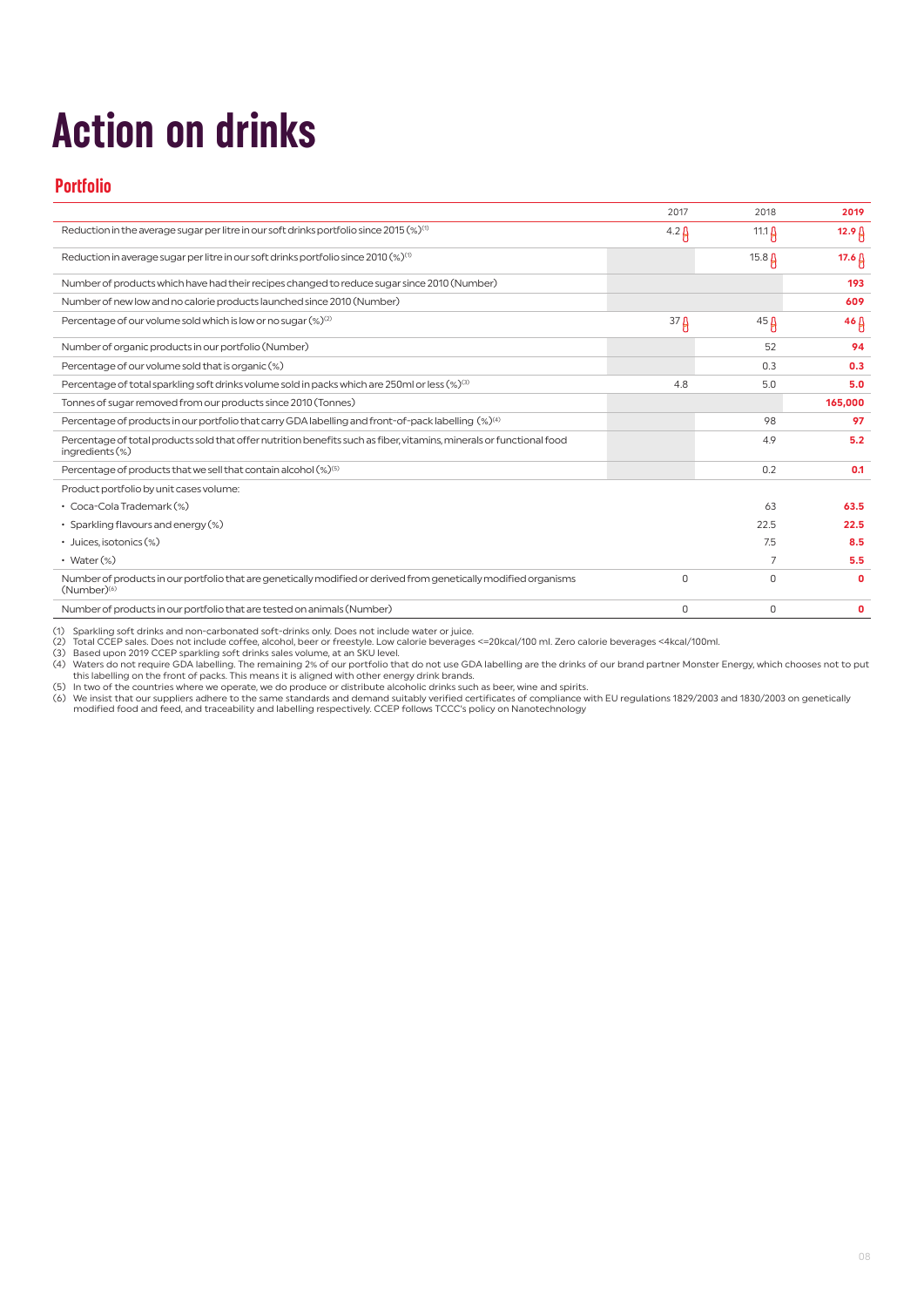# **Action on society (Our people)**

### **Diversity and employment**

**Workplace profile**

|                                                                                |        | 2017       |        | 2018           |               | 2019                |            |
|--------------------------------------------------------------------------------|--------|------------|--------|----------------|---------------|---------------------|------------|
|                                                                                | Number | Percentage | Number | Percentage     | <b>Number</b> | Percentage          | GRI        |
| Total employees                                                                | 23,551 |            | 23,310 |                | 23,357        |                     | GRI 102-8  |
| Male (number/%)                                                                | 18,076 | 76.8       | 17,672 | 75.8           | 17,498        | 74.9                |            |
| Female (number/%)                                                              | 5,475  | 23.2       | 5,638  | 24.2           | 5,859         | 25.1                |            |
| Full-time employees                                                            | 22,573 |            | 22,023 |                | 21,982        |                     |            |
| Male (number/%)                                                                | 17,605 | 97.4       | 17,151 | 97.1           | 16,914        | 97.0                |            |
| Female (number/%)                                                              | 4,968  | 90.8       | 4,872  | 86.4           | 5,068         | 87.0                |            |
| Part-time employees                                                            | 448    | 6.8        | 1,287  | 16.5           | 1,274         |                     |            |
| Male (number/%)                                                                | 110    | 0.6        | 521    | 2.9            | 517           | 3.0                 |            |
| Female (number/%)                                                              | 338    | 6.2        | 766    | 13.6           | 757           | 13.0                |            |
| Permanent contract                                                             | 21,356 |            | 21,213 | 91.0           | 21,072        | 90.6                |            |
| Male (number/%)                                                                | 16,424 | 90.9       | 16,199 | 91.7           | 15,912        | 91.3                |            |
| Female (number/%)                                                              | 4,932  | 90.2       | 5,014  | 88.9           | 5,160         | 88.6                |            |
| Temporary contract                                                             | 1,665  | 13.9       | 1,668  | 7.2            | 1,709         | 7.3                 |            |
| Male (number/%)                                                                | 1,291  | 7.1        | 1,202  | 6.8            | 1,212         | 7.0                 |            |
| Female (number/%)                                                              | 374    | 6.8        | 466    | 8.3            | 497           | 8.5                 |            |
| Voluntary turnover rate (%)                                                    |        | 5.9        |        | 5              |               | $5\phantom{a}$      | GRI 401-1  |
| Male (number/%)                                                                |        | 6.8        |        | $\overline{4}$ |               | 4.1                 |            |
| Female (number/%)                                                              |        | 3.2        |        | 6.3            |               | 7.3                 |            |
| New hire rate (%)                                                              |        | 16         |        | 5              |               | $\ddot{\mathbf{6}}$ |            |
| Male (number/%)                                                                |        | 69.7       |        | $\overline{4}$ |               | 4.3                 |            |
| Female (number/%)                                                              |        | 30.3       |        | 9.2            |               | 9.5                 |            |
| Absentee rate (%)                                                              |        | 13.1       |        | 7.7            |               | 4.8                 | GRI 403-9  |
| $Male$ $%$                                                                     |        | 6.0        |        | 4.2            |               | 3.6                 | GRI 403-9  |
| Female (%)                                                                     |        | 7.1        |        | 3.5            |               | 1.2                 | GRI 403-9  |
| Employees that receive regular<br>performance appraisals                       |        |            |        |                |               |                     | GRI 404-3  |
| Management (%)                                                                 |        | 98.1       |        | 100            |               | 100                 |            |
| Non-Management (%)                                                             |        | 94.8       |        | 99             |               | 99                  |            |
| Average training days per employee<br>(hours)                                  | 14.0   |            |        | 13.2           |               | 14.4                | GRI 404-1  |
| Employees covered by collective<br>bargaining agreements (%)                   |        | 84.0       |        | 84.5           |               | 84.5                | GRI 102-41 |
| Females in leadership roles (%) (including<br>ELT-Senior Manager Grade)        |        | $32.8 \mu$ |        | $35.2^{(1)}$   |               | 35.5 <sub>0</sub>   | GRI 405-1  |
| Females in non-management roles (%)                                            |        | 22.3       |        | 22.6           |               | 23.9                | GRI 405-1  |
| Females on Board of Directors (%)                                              |        | 17.6       |        | 17.6           |               | 23.5                | GRI 405-1  |
| Board of Directors members over 40 (%)                                         |        | 100        |        | 100            |               | 100                 | GRI 405-1  |
| Equal remuneration (median<br>compensation of men vs women) (%) <sup>(2)</sup> |        |            |        |                |               |                     | GRI 405-2  |
| <b>Executive and Management</b>                                                |        | 107        |        | 108            |               | 106                 | GRI 405-2  |
| Non-management                                                                 |        | 97         |        | 100            |               | 102                 | GRI 405-2  |
| CEO to employee pay ratio                                                      |        | 75:1       |        | 76:1           |               | $65:1^{(3)}$        | GRI 102-39 |

Percentages represent percentage of total workforce.

Additional data splits available in CCEPs full GRI table

1) We reported 35.6% of women in senior management positions in 2018 based on 759 females and 1,376 males in senior management as at 31 December 2018. Following a project to<br>regrade senior managers, the number of females a of women in senior management has been restated to 35.2%.

(2) The country male/female pay ratios calculated for the purposes of this report differ in calculation methodology to those that may be required by law within each country. For the<br>purposes of this report, country pay rat

(3) Excludes value of CEO LTI award. If LTI award included the ratio would be 161:1.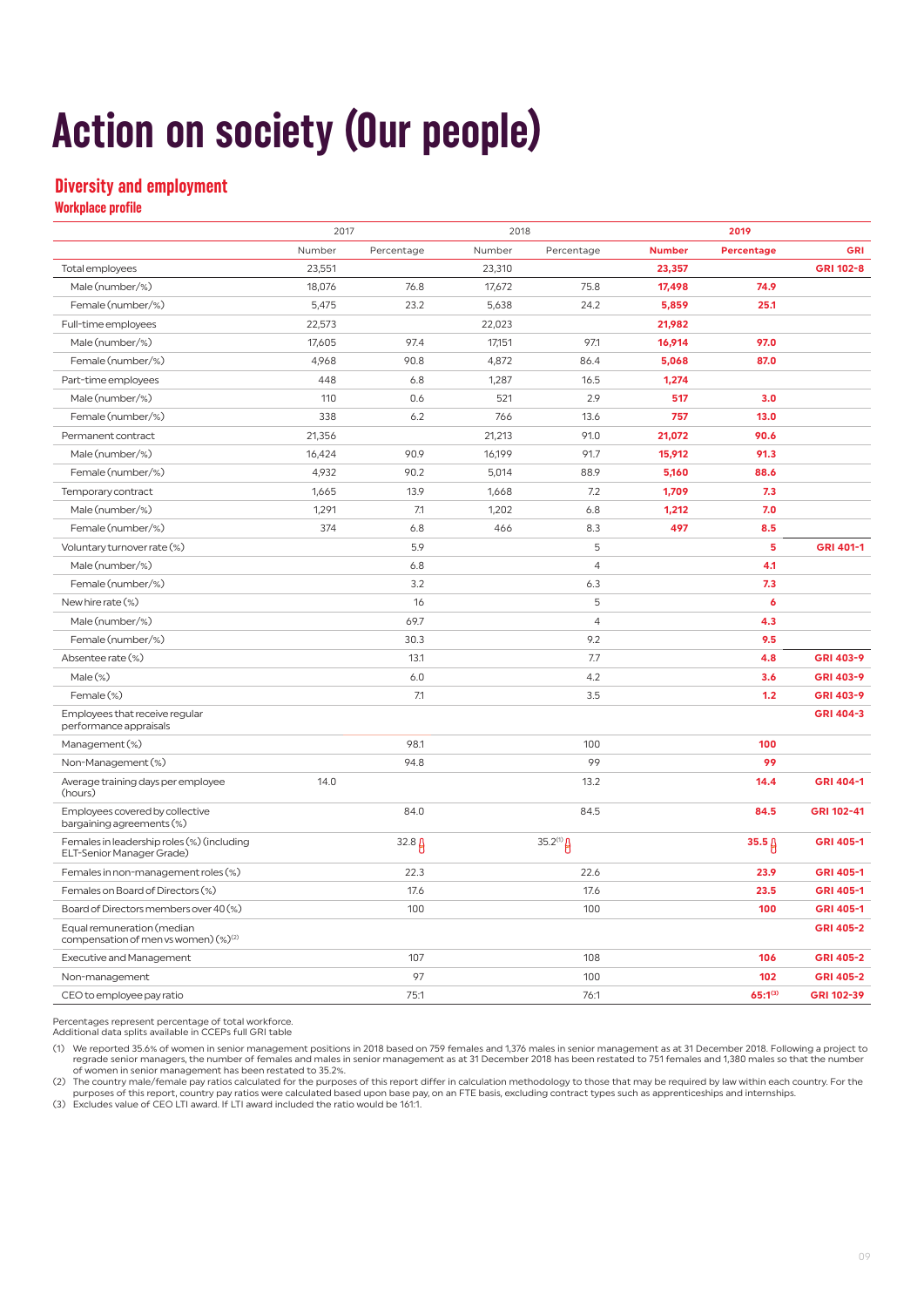## Action on society (Our people) continued

## **Safety (GRI 403-9)**

### **Lost-time incident rate by country**

| Number of lost-time incidents per 100 full-time |      |      |      |
|-------------------------------------------------|------|------|------|
| equivalent employees                            | 2017 | 2018 | 2019 |
| Belgium and Luxembourg                          | 0.68 | 0.50 | 0.83 |
| France                                          | 1.77 | 1.46 | 0.90 |
| Germany                                         | 1.77 | 1.92 | 1.77 |
| Great Britain                                   | 0.56 | 0.70 | 0.63 |
| Iceland                                         | 3.95 | 1.26 | 1.54 |
| The Netherlands                                 | 0.00 | 0.13 | 0.12 |
| Norway                                          | 0.31 | 0.31 | 0.00 |
| Spain and Portugal                              | 1.06 | 0.77 | 0.90 |
| Sweden                                          | 0.38 | 0.13 | 0.28 |
| <b>CCEP Total</b>                               | 1.23 | 1.14 | 1.07 |

(1) Data for Bulgaria shared service centre not captured.

## **Code of Conduct violations by type (GRI 205)**

|                                                               | <b>Number</b>  | %(1) |
|---------------------------------------------------------------|----------------|------|
| <b>Code of Conduct reports by type</b>                        | 2019           |      |
| Avoiding conflicts of interest                                | 2              | 2    |
| Creating an inclusive and respectful workplace                | 25             | 28   |
| Delivering high quality products                              | 1              | 1    |
| Integrity with our business records <sup>(2)</sup>            | 29             | 31   |
| Preventing bribery and corruption                             | 1              | 1    |
| Protecting information                                        | $\overline{2}$ | 2    |
| Respecting global and local laws and customs                  | 1              | 1    |
| Responsible communications                                    | 1              |      |
| Using company assets responsibly - non-financial              | 16             | 17   |
| Working in a safe and healthy environment                     | 15             | 16   |
| <b>Grand Total</b>                                            | 93             | 100  |
| Number of employees resigned or dismissed                     | 39             |      |
| Number of disciplined employees still employed <sup>(3)</sup> | 32             |      |

(1) Percentage versus overall reports.

(2) Not limited only to our financial records. Business records include records such as payroll, timecards, travel and expense reports, job applications, quality reports, field sales<br>measures, customer agreements and inven